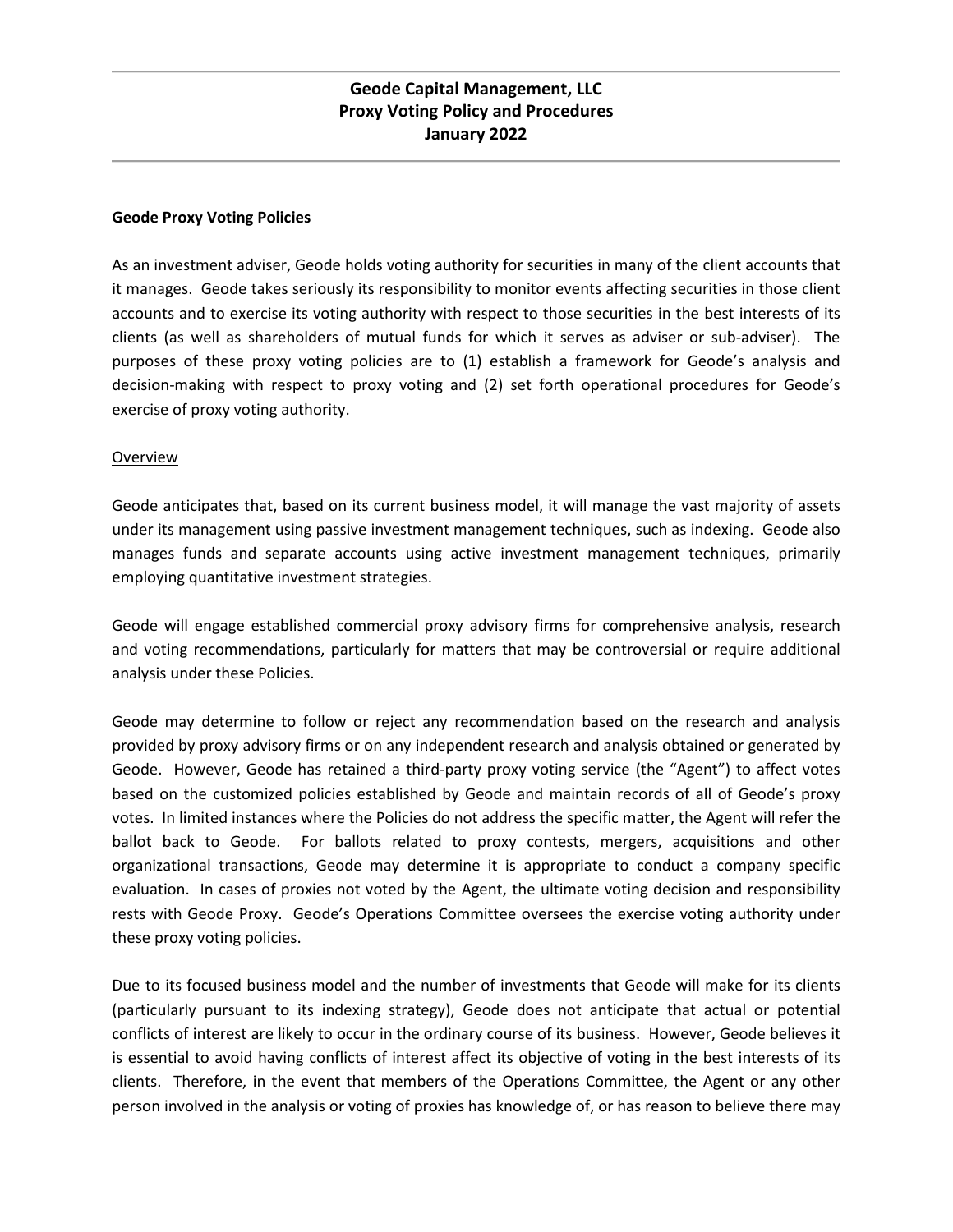exist, any potential relationship, business or otherwise, between the portfolio company subject to the proxy vote and Geode (or any affiliate of Geode) or their respective directors, officers, employees or agents, such person shall notify the other members of the Operations Committee. Geode will analyze and address such potential conflict of interest, consulting with outside counsel, as appropriate. In the case of an actual conflict of interest, on the advice of counsel, Geode expects that the independent directors of Geode will consider the matter and may (1) determine that there is no conflict of interest (or that reasonable measures have been taken to remedy or avoid any conflict of interest) that would prevent Geode from voting the applicable proxy, (2) abstain, (3) cause authority to be delegated to the Agent or a similar special fiduciary to vote the applicable proxy or (4) recommend other methodology for mitigating the conflict of interest, if deemed appropriate (e.g., echo voting).

Geode has established the specific proxy voting policies that are summarized below to maximize the value of investments in its clients' accounts, which it believes will be furthered through (1) accountability of a company's management and directors to its shareholders, (2) alignment of the interests of management with those of shareholders (including through compensation, benefit and equity ownership programs), and (3) increased disclosure of a company's business and operations. Geode reserves the right to override any of its proxy voting policies with respect to a particular shareholder vote when such an override is, in Geode's best judgment, consistent with the overall principle of voting proxies in the best long-term economic interests of Geode's clients.

#### Policies

.

All proxy votes shall be considered and made in a manner consistent with the best interests of Geode's clients (as well as shareholders of mutual fund clients) without regard to any other relationship, business or otherwise, between the portfolio company subject to the proxy vote and Geode or its affiliates. As a general matter, (1) proxies will be voted FOR incumbent members of a board of directors and FOR routine management proposals, except as otherwise addressed under these policies; (2) shareholder and non-routine management proposals addressed by these policies will be voted as provided in these policies; and (3) shareholder and non-routine management proposals not addressed by these policies will be evaluated by Geode Proxy based on fundamental analysis and/or research and recommendations provided by the Agent and other third-party proxy advisory firms.

When voting the securities of non-US issuers, Geode will evaluate proposals in accordance with these policies but will also take local market standards and best practices into consideration. Geode may also limit or modify its voting at certain non-US meetings (e.g., if shares are required to be blocked or reregistered in connection with voting).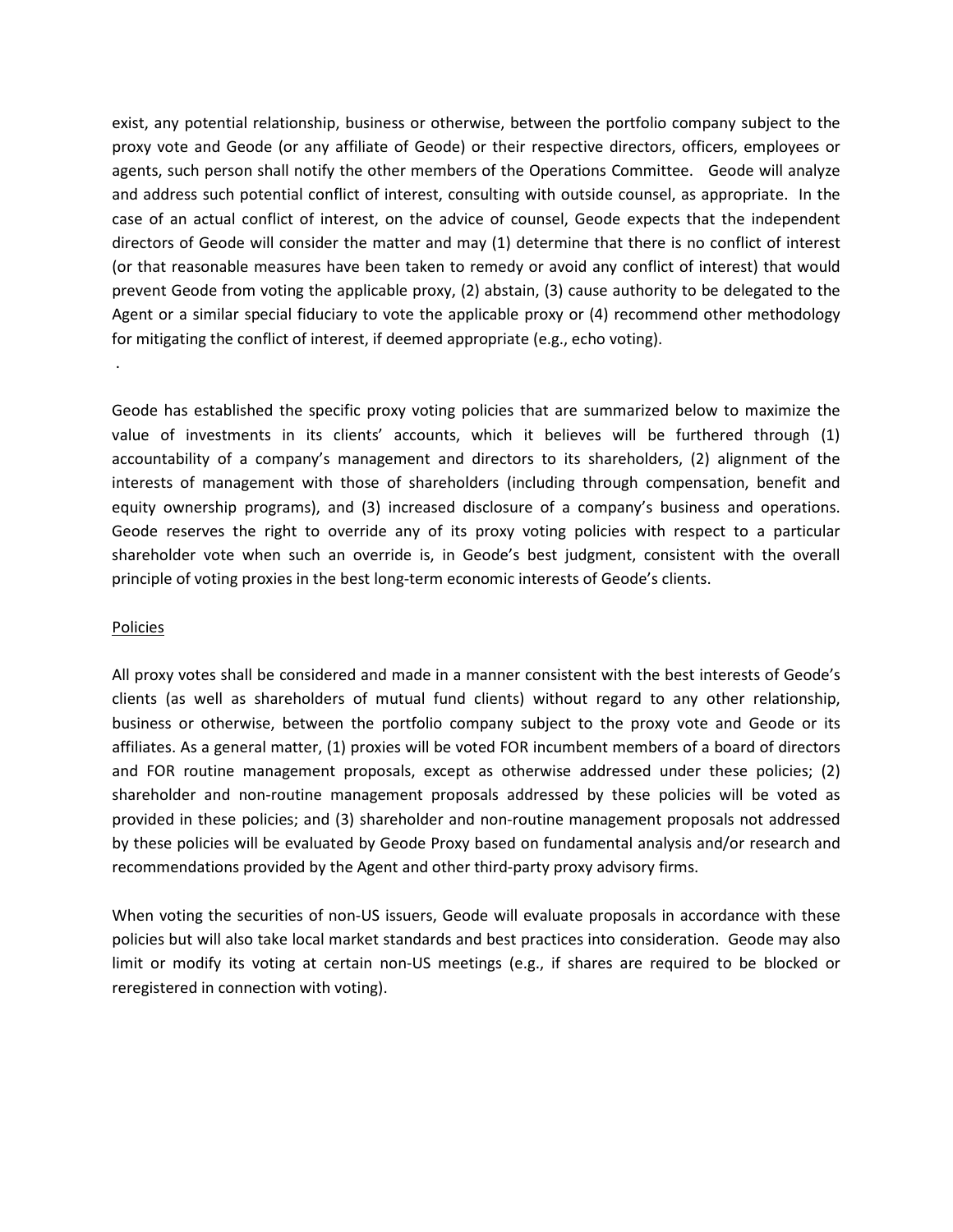Geode's specific policies are as follows:

#### **I. Election of Directors**

# **Geode will generally vote FOR incumbent members of a board of directors except:**

- **Attendance.** The incumbent board member failed to attend at least 75% of meetings in the previous year and does not provide a reasonable explanation.
- **Independent Directors.** Nominee is not independent and full board comprises less than a majority of independents. Nominee is not independent and sits on the audit, compensation or nominating committee.
- **Director Responsiveness.** The board failed to act on shareholder proposals that received approval by Geode and a majority of the votes cast in the previous year. The board failed to act on takeover offers where Geode and a majority of shareholders tendered their shares. At the previous board election, directors opposed by Geode received more than 50 percent withhold/against votes of the shares cast, and the company failed to address the issue(s) that caused the high withhold/against vote.
- **Golden Parachutes.** Incumbent members of the compensation committee adopted or renewed an excessive golden parachute within the past year.
- **Gender Diversity.** If there are no women on the Board unless the Board has made a firm commitment to return to a gender-diverse status when there was a woman on the Board at the preceding annual meeting
- **Overboarding.** The Director is a CEO and sits on the Board of more than two public companies besides his or her own; or a non-CEO Director who sits on more than five public company boards
- In **Other Circumstances** when a member of the board has acted in a manner inconsistent with the interests of shareholders of a company whose securities are held in client accounts.

**II. Majority Election**. Unless a company has a policy achieving a similar result, Geode will generally vote in favor of a proposal calling for directors to be elected by a majority of votes cast in a board election provided that the plurality vote applies when there are more nominees than board seats.

## **III. Say on Pay (non-binding).**

• **Advisory Vote on Executive Compensation**. Geode will generally vote AGAINST advisory vote when: (1) there is a significant misalignment between executive pay and company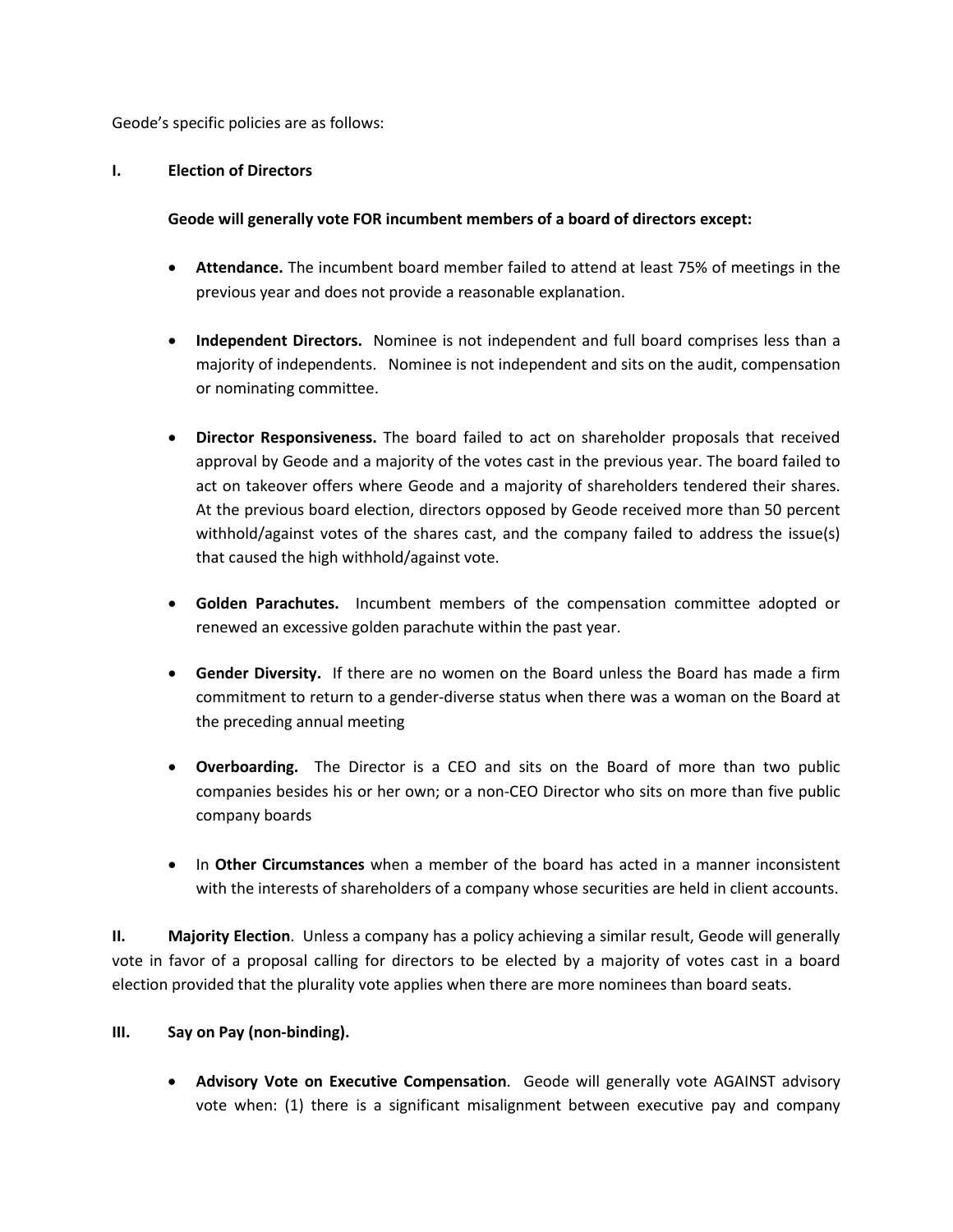performance; (2) the company maintains significant problematic pay practices; or (3) the board exhibits a significant level of poor communication and responsiveness to shareholders.

- **Frequency Vote**. Geode will generally vote FOR having an advisory vote on executive compensation every year.
- **Advisory Vote on Golden Parachute.** Geode will vote **AGAINST** excessive change-in-control severance payments.
- **IV. Vote AGAINST Anti-Takeover Proposals**, including:
	- **Addition of Special Interest Directors** to the board.
	- **Authorization of "Blank Check" Preferred Stock**. Geode will vote FOR proposals to require shareholder approval for the distribution of preferred stock except for acquisitions and raising capital in the ordinary course of business.
	- **Classification of Boards**, Geode will vote FOR proposals to de-classify boards.
	- **Fair Price Amendments**, other than those that consider only a two-year price history and are not accompanied by other anti-takeover measures.
	- **Golden Parachutes,** that Geode deems to be excessive in the event of change-incontrol.
	- **Poison Pills**. Adoption or extension of a Poison Pill without shareholder approval will result in our voting AGAINST the election of incumbents or a management slate in the concurrent or next following vote on the election of directors, provided the matter will be considered if (a) the board has adopted a Poison Pill with a sunset provision; (b) the Pill is linked to a business strategy that will result in greater value for the shareholders; (c) the term is less than three years; (d) the Pill includes a qualifying offer clause; Or (e) shareholder approval is required to reinstate the expired Pill. Geode will vote FOR shareholder proposals requiring or recommending that shareholders be given an opportunity to vote on the adoption of poison pills.
	- **Reduction or Limitation of Shareholder Rights** (e.g., action by written consent, ability to call meetings, or remove directors).
	- Reincorporation in another state (when accompanied by **Anti-Takeover Provisions**, including increased statutory anti-takeover provisions). Geode will vote FOR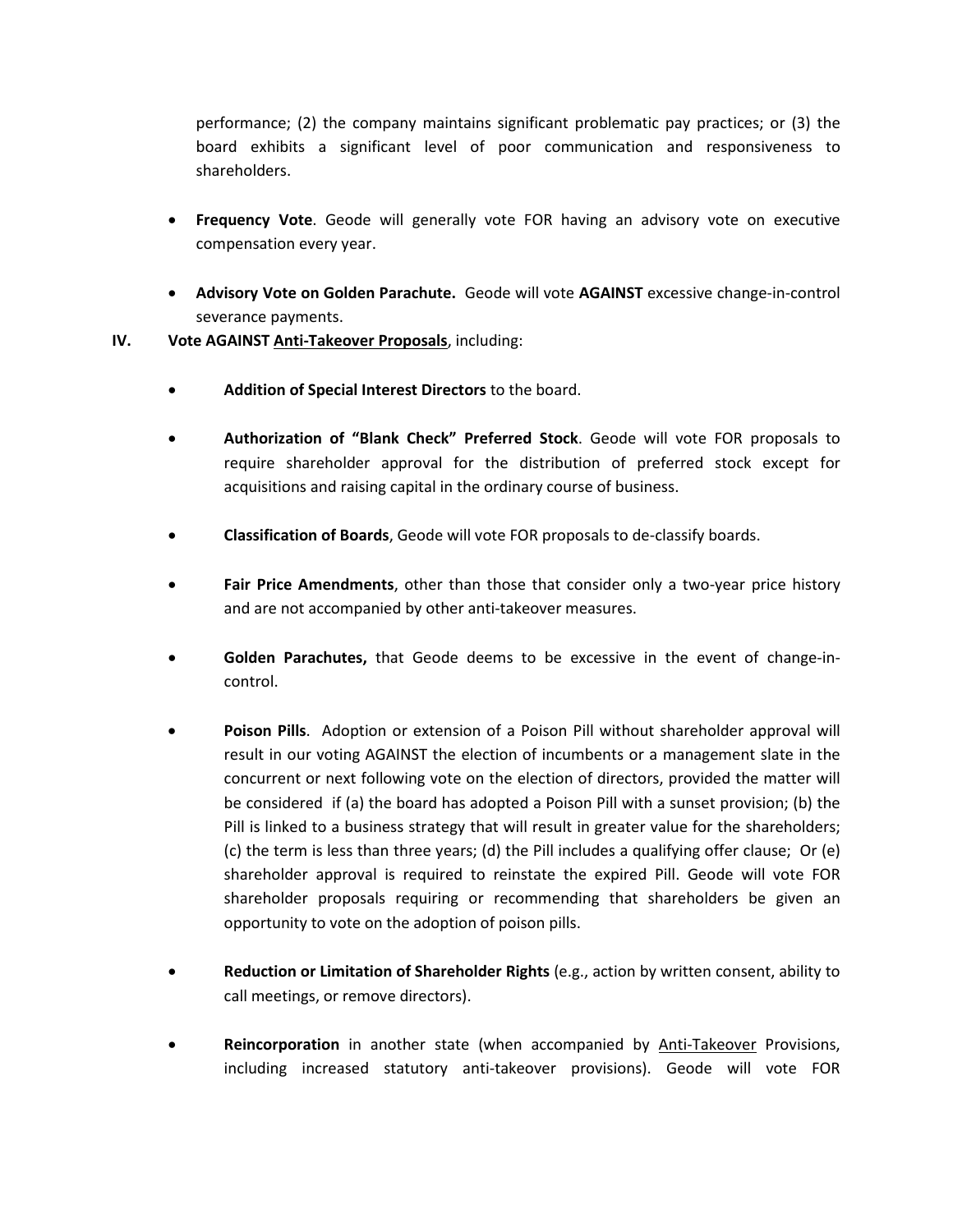reincorporation in another state when not accompanied by such anti-takeover provisions.

- **Requirements that the Board Consider Non-Financial Effects** of merger and acquisition proposals.
- **Requirements regarding Size, Selection and Removal of the Board** that are likely to have an anti-takeover effect (although changes with legitimate business purposes will be evaluated).
- **Supermajority Voting Requirements** (i.e., typically 2/3 or greater) for boards and shareholders. Geode will vote FOR proposals to eliminate supermajority voting requirements.
- **Transfer of Authority from Shareholders to Directors**.

**V. Vote FOR** proposed amendments to a company's certificate of incorporation or by-laws that enable the company to **Opt Out of the Control Shares Acquisition Statutes**.

**VI. Vote AGAINST** the introduction of new classes of **Stock with Differential Voting Rights**.

**VII. Vote AGAINST** introduction and FOR elimination of **Cumulative Voting Rights,** except in certain instances where it is determined not to enhance shareholders' interests.

# **VIII. Vote FOR** elimination of **Preemptive Rights.**

**IX. Vote FOR Anti-Greenmail** proposals so long as they are not part of anti-takeover provisions (in which case the vote will be AGAINST).

**X. Vote FOR** charter and by-law amendments expanding the **Indemnification of Directors** to the maximum extent permitted under Delaware law (regardless of the state of incorporation) and vote **AGAINST** charter and by-law amendments completely **Eliminating Directors' Liability for Breaches of Care**.

**XI. Vote FOR** proposals to adopt **Confidential Voting and Independent Vote Tabulation** practices.

**XII. Vote FOR** Open-Market **Stock Repurchase Programs**, unless there is clear evidence of past abuse of the authority; the plan contains no safeguards against selective buybacks, or the authority can be used as an anti-takeover mechanism.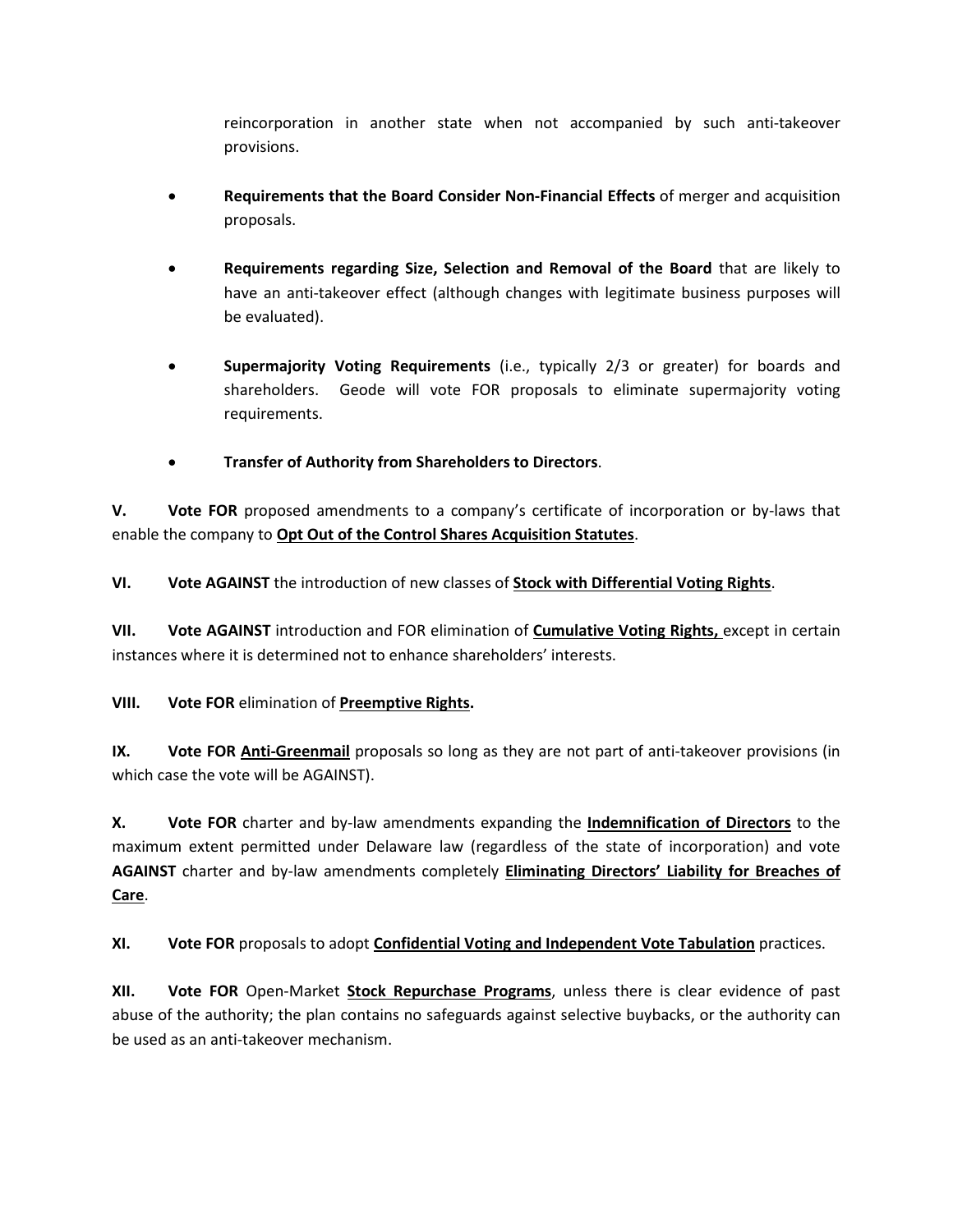**XIII. Vote FOR** management proposals to implement a **Reverse Stock Split** when the number of authorized shares will be proportionately reduced or the Reverse Stock Split is necessary to avoid delisting.

**XIV. Vote FOR** management proposals to **Reduce the Par Value** of common stock unless the proposal may facilitate an anti-takeover device or other negative corporate governance action.

**XV. Vote FOR** the **Issuance of Large Blocks of Stock** if such proposals have a legitimate business purpose and do not result in dilution of greater than 20%. However, a company's specific circumstances and market practices may be considered in determining whether the proposal is consistent with shareholders' interests.

**XVI. Vote AGAINST Excessive Increases in Common Stock.** Vote AGAINST increases in authorized common stock that would result in authorized capital in excess of three times the company's shares outstanding and reserved for legitimate purposes. For non-U.S. securities with conditional capital requests, vote AGAINST issuances of shares with preemptive rights in excess of 100% of the company's current shares outstanding. Special requests will be evaluated, taking company-specific circumstances into account.

**XVII. Vote AGAINST** the adoption of or amendment to authorize additional shares under a **Stock Option Plan** if:

- The **stock option plan** includes **evergreen provisions**, which provides for an automatic allotment of equity compensation every year.
- The **dilution effect** of the shares authorized under the plan (including by virtue of any "evergreen" or replenishment provision), plus the shares reserved for issuance pursuant to all other option or restricted stock plans is greater than 10%. However, dilution may be increased to 15% for small capitalization companies, and 20% for micro capitalization companies, respectively. If the plan fails this test, the dilution effect may be evaluated relative to any unusual factor involving the company.
- The **offering price of options is less than 100% of fair market value** on the date of grant, except that the offering price may be as low as 85% of fair market value if the discount is expressly granted in lieu of salary or cash bonus, except that a modest number of shares (limited to 5% for a large capitalization company and 10% for a small and micro capitalization companies) may be available for grant to employees and directors under the plan if the grant is made by a compensation committee composed entirely of independent directors (the "De Minimis Exception").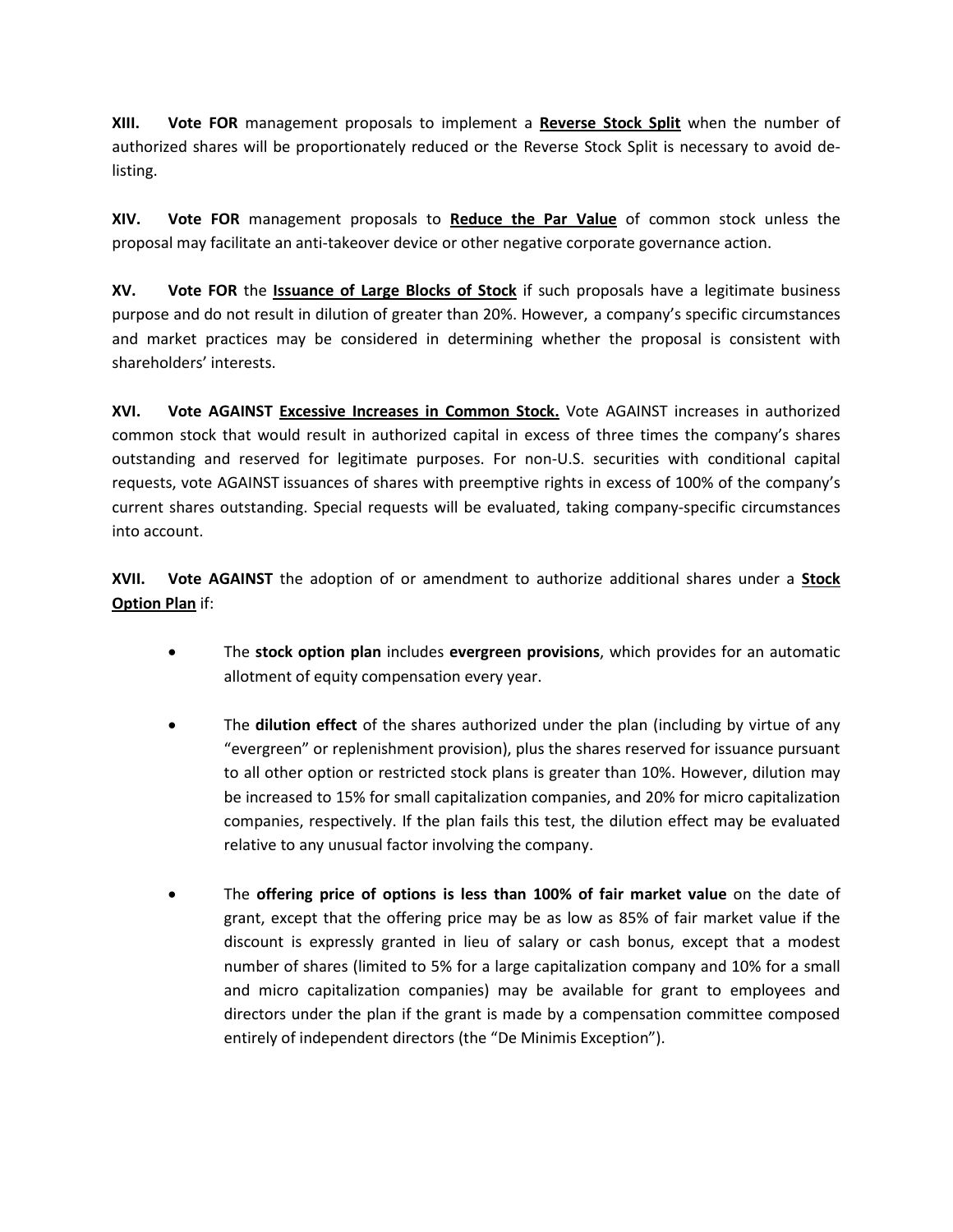- The **plan is administered by** (1) a **compensation committee not comprised entirely of independent directors** or (2) a **board of directors not comprised of a majority of independent directors**, provided that a plan is acceptable if it satisfies the De Minimis Exception.
- The **plan's terms allow repricing of underwater options, or the board/committee has repriced options outstanding under the plan in the past two years without shareholder approval**, unless by the express terms of the plan or a board resolution such repricing is rarely used (and then only to maintain option value due to extreme circumstances beyond management's control) and is within the limits of the De Minimis Exception.
- **Liberal Definition of Change in Control:** the plan provides that the vesting of equity awards may accelerate even though an actual change in control may not occur.

**XVIII. Vote AGAINST** the election of incumbent members of the compensation committee or a management slate in the concurrent or next following vote on the election of directors if, within the last year and without shareholder approval, the company's board of directors or compensation committee has repriced outstanding options.

**XIX. Evaluate proposals to Reprice Outstanding Stock Options**, taking into account such factors as: (1) whether the repricing proposal excludes senior management and directors; (2) whether the options proposed to be repriced exceeded the dilution thresholds described in these current proxy voting policies when initially granted; (3) whether the repricing proposal is value neutral to shareholders based upon an acceptable options pricing model; (4) the company's relative performance compared to other companies within the relevant industry or industries; (5) economic and other conditions affecting the relevant industry or industries in which the company competes; and (6) other facts or circumstances relevant to determining whether a repricing proposal is consistent with the interests of shareholders.

**XX. Vote AGAINST** adoption of or amendments to authorize additional shares for **Restricted Stock Awards ("RSA")** if:

• The **dilution effect** of the shares authorized under the plan, plus the shares reserved for issuance pursuant to all other option or restricted stock plans, is **greater than 10%**. However, dilution may be increased to 15% for small capitalization companies, and 20% for micro capitalization companies, respectively. If the plan fails this test, the dilution effect may be evaluated relative to any unusual factor involving the company.

**XXI. Vote AGAINST Omnibus Stock Plans** if one or more component violates any of the criteria applicable to Stock Option Plans or RSAs under these proxy voting policies, unless such component is de minimis. In the case of an omnibus stock plan, the dilution limits applicable to Stock Option Plans or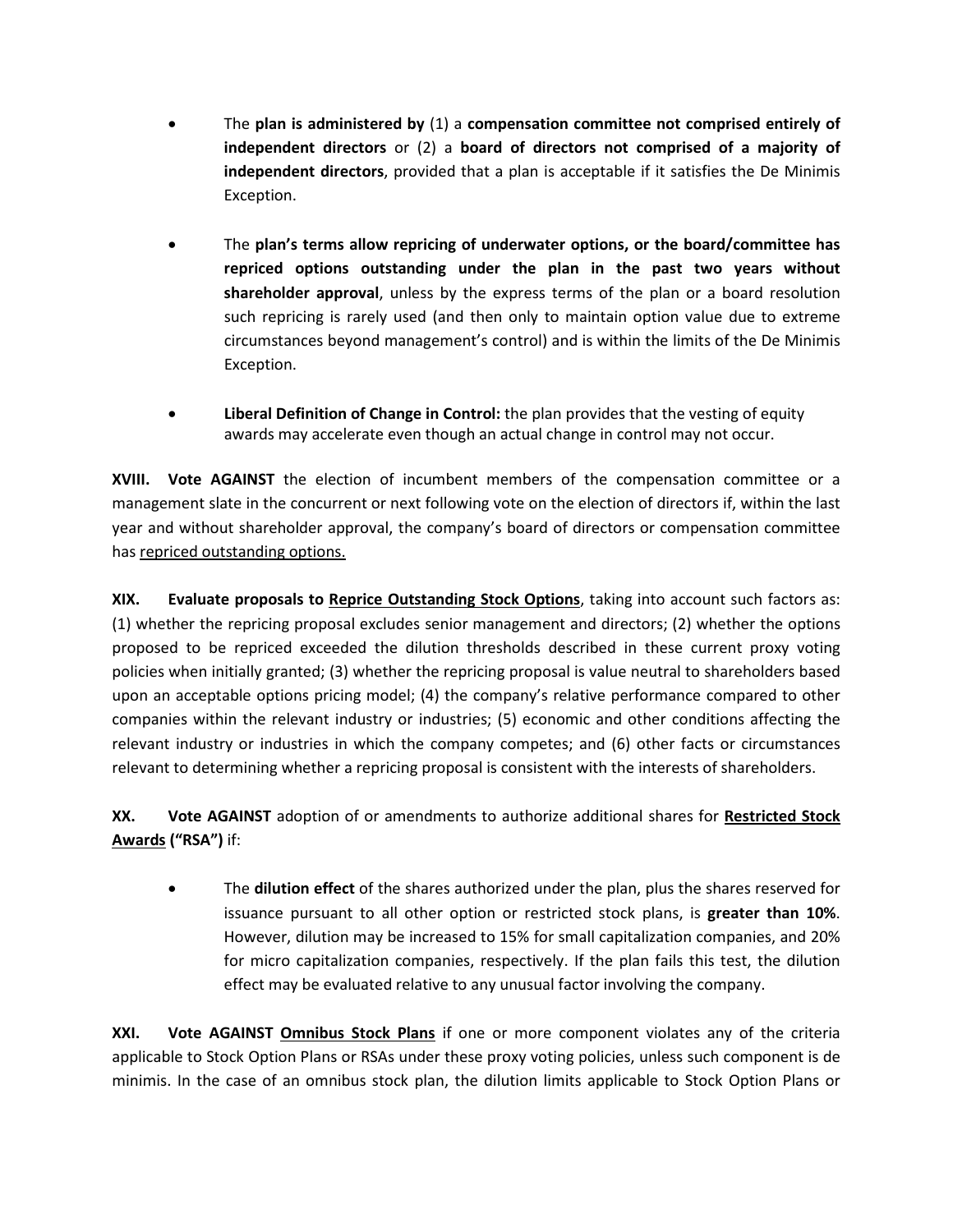RSAs under these proxy voting policies will be measured against the total number of shares under all components of such plan.

**XXII. Vote AGAINST Employee Stock Purchase Plans** if the plan violates any of the relevant criteria applicable to Stock Option Plans or RSAs under these proxy voting policies, except that (1) the minimum stock purchase price may be equal to or greater than 85% of the stock's fair market value if the plan constitutes a reasonable effort to encourage broad based participation in the company's equity, and (2) in the case of non-U.S. company stock purchase plans, the minimum stock purchase price may be equal to the prevailing "best practices," as articulated by the Agent, provided that the minimum stock purchase price must be at least 75% of the stock's fair market value.

**XXIII. Vote AGAINST Stock Awards** (other than stock options and RSAs) unless it is determined they are identified as being granted to officers/directors in lieu of salary or cash bonus, subject to number of shares being reasonable.

**XXIV. Vote AGAINST equity vesting acceleration programs** or amendments to authorize additional shares under such programs if the program provides for the acceleration of vesting of equity awards even though an actual change in control may not occur.

**XXV. Vote FOR Employee Stock Ownership Plans ("ESOPs")** of **non-leveraged ESOPs**, and in the case of leveraged ESOPs, giving consideration to the company's state of incorporation, existence of supermajority vote rules in the charter, number of shares authorized for the ESOP, and number of shares held by insiders. Geode may also examine where the ESOP shares are purchased and the dilution effect of the purchase. Geode will vote AGAINST a leveraged ESOP if all outstanding loans are due immediately upon a change in control.

**XXVI. Vote AGAINST** management or shareholder proposals on other **Compensation Plans or Practices** if such plans or practices are **Inconsistent with the Interests of Shareholders**. In addition, Geode may vote AGAINST the election of incumbents or a management slate in the concurrent or next following vote on the election of directors if Geode believes a board has approved executive compensation arrangements inconsistent with the interests of shareholders.

## **XXVII. Environmental and Social Proposals**

Evaluate each proposal related to environmental and social issues (including political contributions). Generally, Geode expects to vote with management's recommendation on shareholder proposals concerning environmental or social issues, as Geode believes management and the board are ordinarily in the best position to address these matters. Geode may support certain shareholder environmental and social proposals that request additional disclosures from companies which may provide material information to the investment management process, or where Geode otherwise believes support will help maximize shareholder value. Geode may take action against the re-election of board members if there are serious concerns over ESG practices or the board failed to act on related shareholder proposals that received approval by Geode and a majority of the votes cast in the previous year.